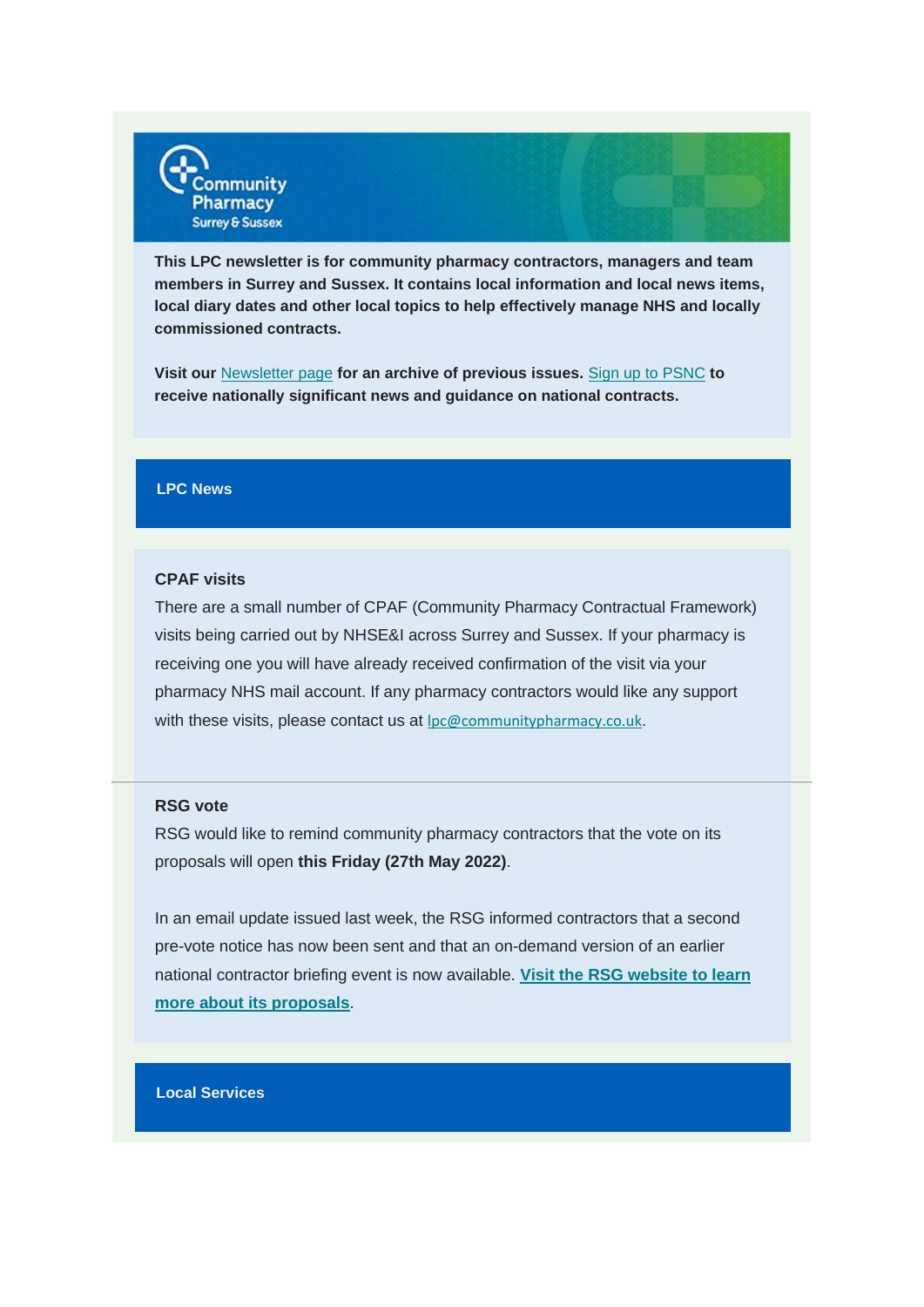#### **Stock shortages - information to GP surgeries in the Surrey area**

An information form is available to support communication between GP and community pharmacist in relation to medication shortages. The documentation is on the Surrey PAD [here](https://communitypharmacyss.us7.list-manage.com/track/click?u=33f7e892f0f58b8b9ecc659cf&id=88720e259d&e=2bf65ab530). Appendix C: Template letter for communication between CP and GPs may be useful.

## **Surrey Substance misuse locally commissioned service**

Due to the rising cost of Subutex and Espranor, a decision has been made to change back to prescribing buprenorphine where appropriate. If there are any concerns the pharmacies can contact: **Katie Matthews,** Associate Director Substance Misuse Services, iAccess on [01932 723309](tel:01932%20723309) [Katie.Matthews@sabp.nhs.uk](mailto:Katie.Matthews@sabp.nhs.uk).

# **Training**

# **West Sussex Alcohol Intervention and Brief Advice service recorded webinar available**

The West Sussex Public Health webinar from the 10<sup>th</sup> May is available to watch on demand [here](https://communitypharmacyss.us7.list-manage.com/track/click?u=33f7e892f0f58b8b9ecc659cf&id=2915f1abe5&e=2bf65ab530) in our locally commissioned services table on the CPSS website.

# **Surrey Sexual Health Service C-card and Chlamydia / Gonorrhoea Testing Thursday 14th July 2022 19.30 - 21.00**

This training event is specifically designed for pharmacies who intend to or are providing C cards, EHC and Chlamydia / Gonorrhoea Testing. The aim of the session is to explain the Chlamydia and Gonorrhoea testing Programme in Surrey, to provide an overview of Sexually Transmitted Infections, to provide a clear understanding of the C-card Scheme and support the training requirements of the service specification. To register click [here.](https://communitypharmacyss.us7.list-manage.com/track/click?u=33f7e892f0f58b8b9ecc659cf&id=af2f753796&e=2bf65ab530)

The previous webinar from the 10<sup>th</sup> March is also available to watch on demand [here](https://communitypharmacyss.us7.list-manage.com/track/click?u=33f7e892f0f58b8b9ecc659cf&id=11a0f8f122&e=2bf65ab530) in our locally commissioned service table on the CPSS website.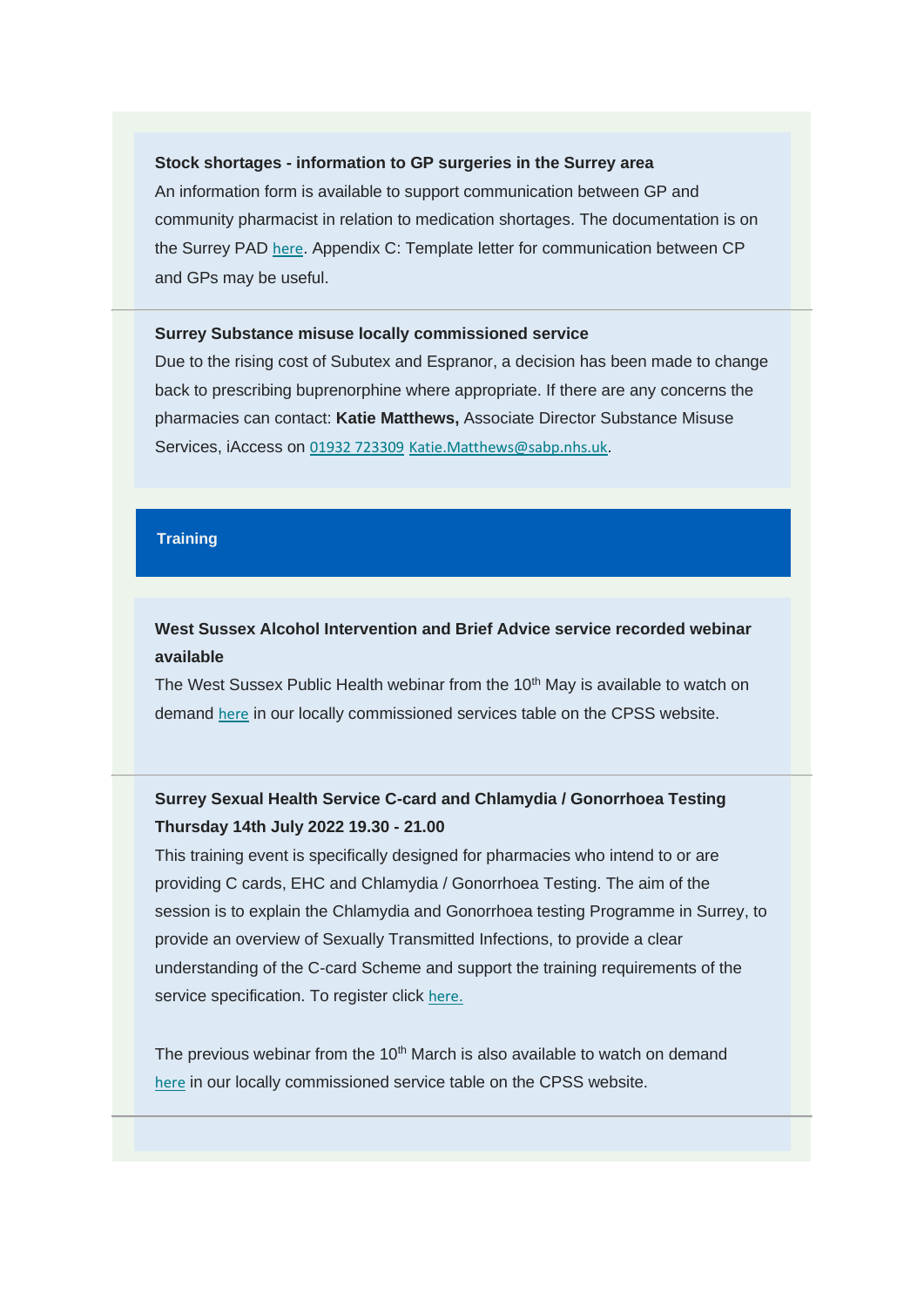**Surrey BP+ Locally Commissioned Service recorded webinar available** The Surrey County Council relaunch webinar from the 23<sup>rd</sup> November 2021 is available to watch on demand [here](https://communitypharmacyss.us7.list-manage.com/track/click?u=33f7e892f0f58b8b9ecc659cf&id=51c11eea52&e=2bf65ab530) in our locally commissioned service table on the CPSS website.

**Additionally you might be interested in......**

## **Independent Pharmacy Awards - New categories**

The Independent Pharmacy Awards has two new categories this year and we'd love you or someone you know to enter.

#### **Locum of the Year**

This is open to pharmacist locums who have supported at least one independent pharmacy business over the past 12 months. Entrants can self-nominate, or pharmacies can put forward locums who have gone the extra mile for them.

#### **Pharmacy Technician of the Year**

This recognises the vital support pharmacy technicians provide in community pharmacy. Pharmacy technicians can self-nominate or be put forward by their pharmacy manager in independent pharmacy.

The winners will be announced of all six categories at the celebration lunch on 30 September at The House of Commons – the finalists in all categories are invited along with prominent figures from the community pharmacy sector.

The full list of categories and how to enter can be found [here.](https://communitypharmacyss.us7.list-manage.com/track/click?u=33f7e892f0f58b8b9ecc659cf&id=4780873166&e=2bf65ab530)

Should you have any queries, please drop a line to Liz at [liz.coop@1530.com.](mailto:liz.coop@1530.com)

## **Wellbeing Survey and Support**

The latest [wellbeing survey](https://communitypharmacyss.us7.list-manage.com/track/click?u=33f7e892f0f58b8b9ecc659cf&id=58a5da7e20&e=2bf65ab530) is now open for all staff working across primary care. The survey takes 10 minutes to complete - please let us know how you are and how we can further support you and your teams.

Thank you to everyone who completed the previous wellbeing survey back in January. Results show that wellbeing and resilience of the workforce remains a challenge. As we continue to work under many pressures, we encourage you and your teams to seek support if needed.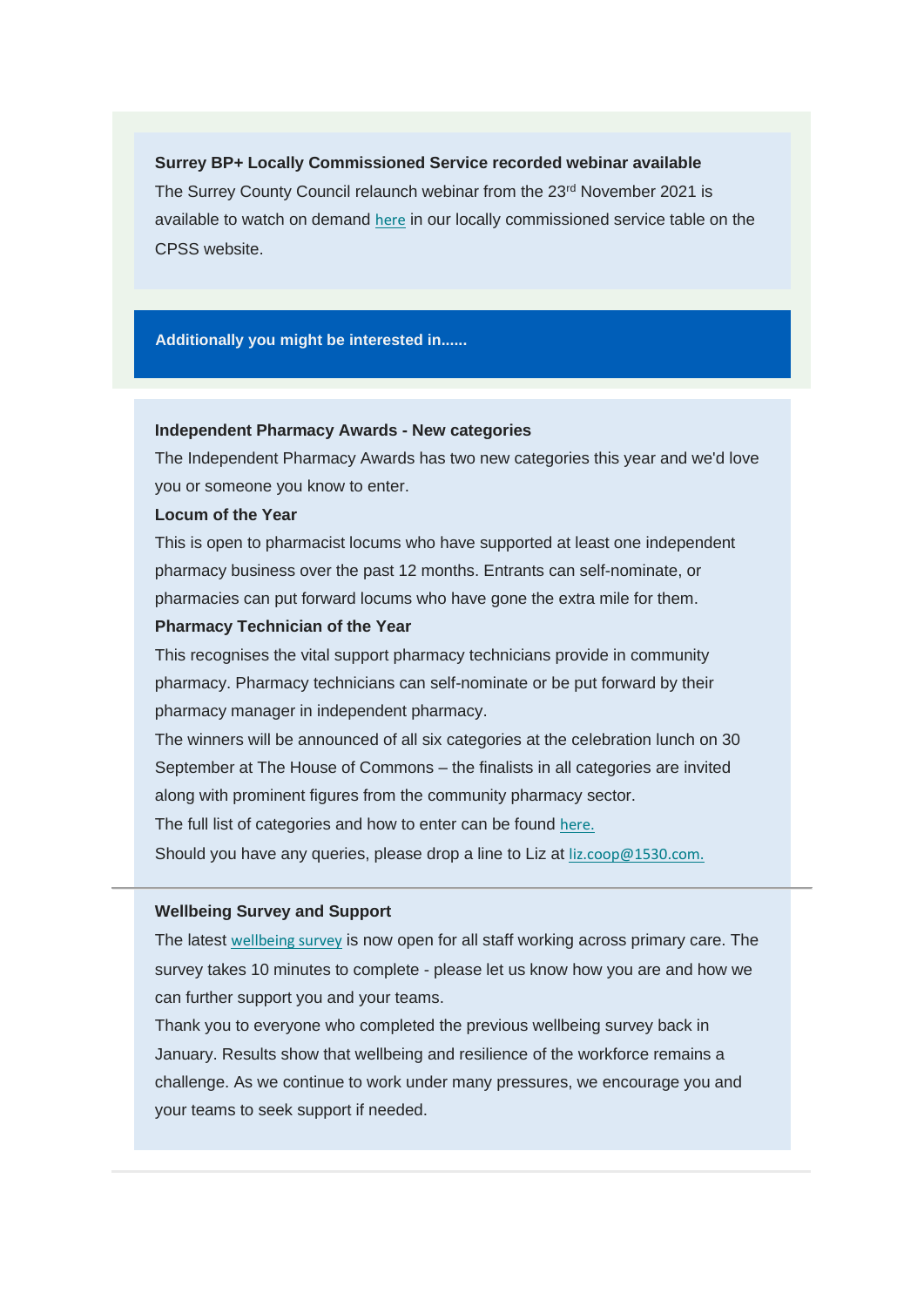[Our health and wellbeing support is available on our FutureNHS space](https://communitypharmacyss.us7.list-manage.com/track/click?u=33f7e892f0f58b8b9ecc659cf&id=26b4d1925b&e=2bf65ab530). This includes our [award-winning coaching programme](https://communitypharmacyss.us7.list-manage.com/track/click?u=33f7e892f0f58b8b9ecc659cf&id=a809f9774a&e=2bf65ab530), support for managing patients and promotional resources to share with teams.

# **Looking After You, a message from the Primary Care Culture & Wellbeing Team**

It is vital to look after pharmacy staff especially during the unprecedented times recently experienced. The Primary Care Culture & Wellbeing Team have put together valuable coaching resources for pharmacy teams working in Primary care (both GP and Community pharmacy) and more information about the programme can be found [here](https://communitypharmacyss.us7.list-manage.com/track/click?u=33f7e892f0f58b8b9ecc659cf&id=fe8ba2131e&e=2bf65ab530). They have also provided a poster for your pharmacy which you can download [here](https://communitypharmacyss.us7.list-manage.com/track/click?u=33f7e892f0f58b8b9ecc659cf&id=da2fdbf874&e=2bf65ab530) and a further document [here](https://communitypharmacyss.us7.list-manage.com/track/click?u=33f7e892f0f58b8b9ecc659cf&id=aa8105b913&e=2bf65ab530) with more information on how you and your colleagues can get support.

#### **Inhixa information**

Inhixa® is the brand of enoxaparin used in the following Trusts: University Hospitals Sussex NHS Trust (Royal Sussex County & Princess Royal Hospitals) & Surrey & Sussex NHS Trust (East Surrey Hospital).

Techdow can offer training resources for Inhixa® and can supply further copies of the patient information leaflet and dummy syringes for practice and demonstration, if required. If you would like these resources for your pharmacy contact Techdow.

# **Paracetamol use self-harm**

There are increasing reports of self-harm/attempted suicide relating to paracetamol use particularly in young people. Please check that all pharmacy staff know to be aware of attempts at repeated sales of paracetamol and paracetamol containing products. CPSS has been alerted to a number of cases in teenagers in the Weybridge/Walton area.

# **Surrey Substance Misuse Event Thursday 16th June 2022**

Booking is now open for the upcoming Substance Misuse Event in Surrey, bringing together a range of projects, people and organisations who have an interest in the delivery and future of Adult and Young People's Substance Use support and treatment. This exciting forum aims to showcase the range and delivery of substance use treatment services, highlight current and novel approaches, identify